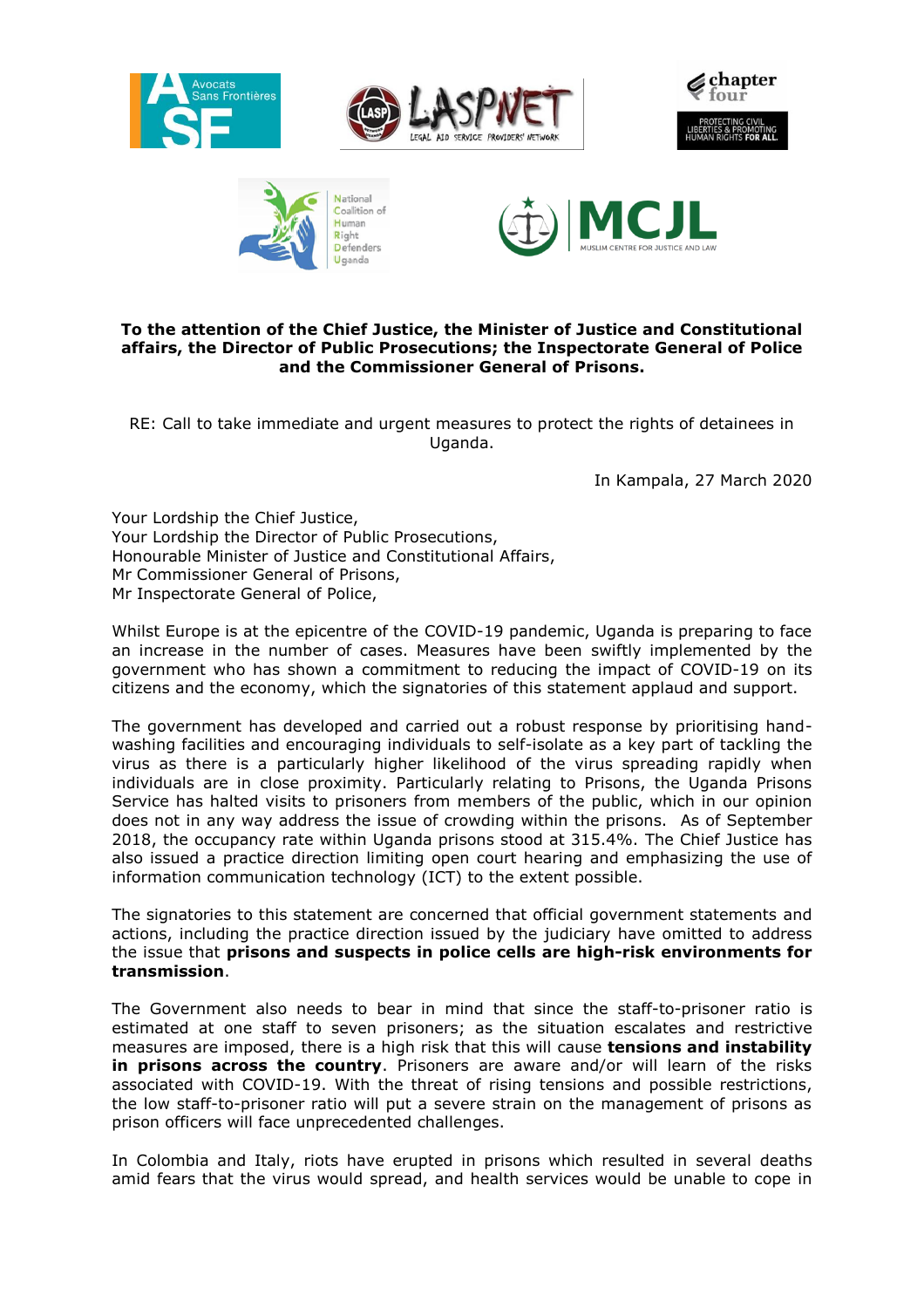overcrowded spaces. Steps to cut back the prison population are essential in order to respect detainees' human rights and ensure their access to adequate healthcare. These steps would reduce the likelihood of an outbreak and would improve prison staff's ability to address potential unrest.

The signatories are concerned about individual's **access to justice** as the threat of COVID-19 will affect lawyers/advocates from accessing prisons which would question the legality of detention. While we appreciate the effort to protect officers of the Court, the signatories also note with concern that some measures are likely **to restrict or violate constitutional rights of the detained population.** In particular, the suspension of the presentation to Court of prisoners and remandees will result in violations of the 48 hours rule and the mandatory right to bail (Article 23). Although the Inspector General of Police, has ordered for the release of all suspects of minor offences from police cells which is a commendable effort, we still find a gap in relation to suspects who may not fall under the category of minor offences, yet may risk unlawful detention due to the restriction in the directive.

With Covid-19 threatening every country in the world and Uganda's unique position to implement lessons learned in the interest of public health, the signatories of this statement urge the Ugandan government to take sufficient steps to immediately reduce the prison population in order to alleviate tensions and protect custody officers, healthcare staff, detainees, prisoners and preserve the health of all Ugandans.

Failure to act in this context goes in direct violation of detainees' human rights. Additionally, we are concerned that this will provoke instability and lead to a preventable spread of the virus and consequently, to a significant number of deaths.

The signatories **strongly recommend that the government put in place the following measures:**

- 1. The **release of detainees who are nearing the end of their sentences, detainees charged with petty crimes as well as those in the age group at risk or with pre-existing health conditions and whose detention is no longer justified.**
- 2. **Release unlawfully detained prisoners including those detained beyond 48 hours and those who have clocked mandatory bail**
- 3. In dialogue with judicial and administrative actors, take steps to **suspend the use of pre-trial detention and police custody, as well as release, without bail, detainees prosecuted for minor offences that are punishable by sentences of less than two years**' imprisonment.
- 4. In consultation with the competent judicial authorities, **grant conditional release to convicted prisoners who comply with the procedural conditions.**
- 5. Tighten the monitoring of the **sterilisation of prison units** and increase the capacity for diagnosis and medical monitoring within prisons, as requested by the WHO.
- 6. **Implement alternatives for prisoners to contact their relatives:** such as communication at a distance, behind glass or by videoconference, where possible.
- 7. **Organise conditions for the continuity of legal assistance provision to detainees** to ensure compliance with international law, the African Charter on